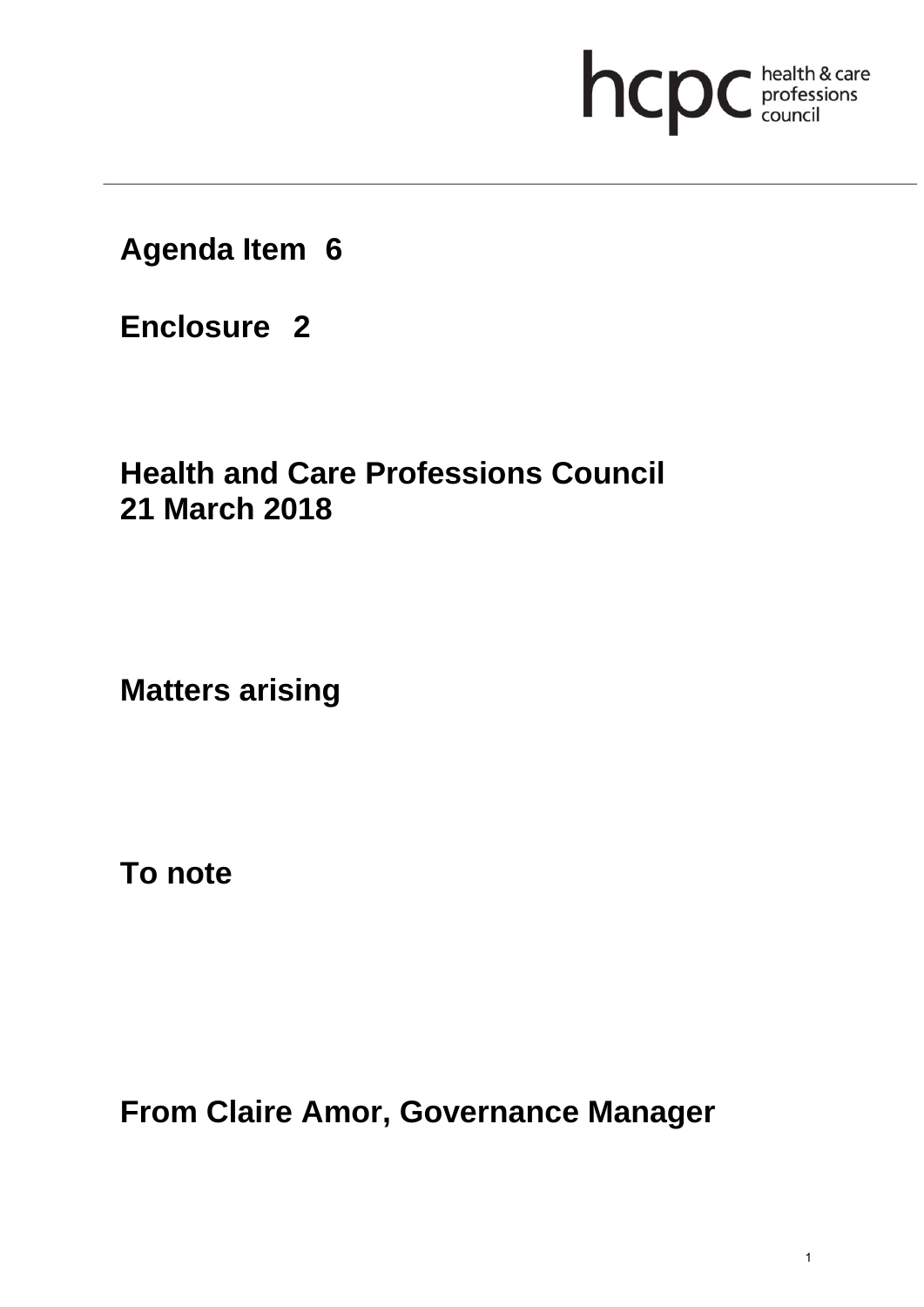# Council, 21 March 2018

## Actions list

Executive summary and recommendations

#### **Introduction**

Below is the actions list as agreed at the public meetings of the Council held on 21 September 2017 and 7 February 2018.

|                           | <b>Action point (and location in minutes)</b>                                                                                                                                                                                                          | <b>Action for</b>         | <b>Comment</b>              |  |  |
|---------------------------|--------------------------------------------------------------------------------------------------------------------------------------------------------------------------------------------------------------------------------------------------------|---------------------------|-----------------------------|--|--|
| Wednesday 7 February 2018 |                                                                                                                                                                                                                                                        |                           |                             |  |  |
| 1.                        | Item 8.18/8 Chief Executive's report                                                                                                                                                                                                                   | Executive                 | Due July 2018               |  |  |
|                           | A review of the registration project will be<br>presented to Council in July 2018 to inform a<br>wider discussion of the future of the project and<br>how the issues encountered may inform the<br>strategic approach to IT platforms in future. (8.4) |                           |                             |  |  |
| 2.                        | Item 10.18/10 Corporate Plan                                                                                                                                                                                                                           | Council/<br>Executive     | Due July 2018               |  |  |
|                           | The Council agreed that the next planning<br>cycle should be initiated in July 2018 in<br>order for proposals to be agreed at the<br>Council strategic away day in October<br>2018. (10.8)                                                             |                           |                             |  |  |
| 3.                        | Item 11.18/11 Key Performance Indicators                                                                                                                                                                                                               | Director of<br>IT         | Included in<br>KPI paper on |  |  |
|                           | The Council discussed a KPI around IT efficiency<br>and quality. It was agreed that service availability<br>would be too blunt of a measure, and the Director<br>of IT was asked to consider potential KPIs for this<br>area. (11.3)                   |                           | today's<br>agenda.          |  |  |
|                           | It was agreed that the Director of HR would<br>consider what HR KPI would be most suitable for<br>the HCPC's circumstance. (11.6)                                                                                                                      | Director of<br><b>HR</b>  |                             |  |  |
| $\overline{4}$ .          | Item 13.18/13 2018/19 budget update                                                                                                                                                                                                                    | Executive /               | Included on                 |  |  |
|                           | The Council agreed that it required more<br>information on the benefits expected from the                                                                                                                                                              | Director of<br><b>FTP</b> | today's<br>agenda           |  |  |

hcpc health & care